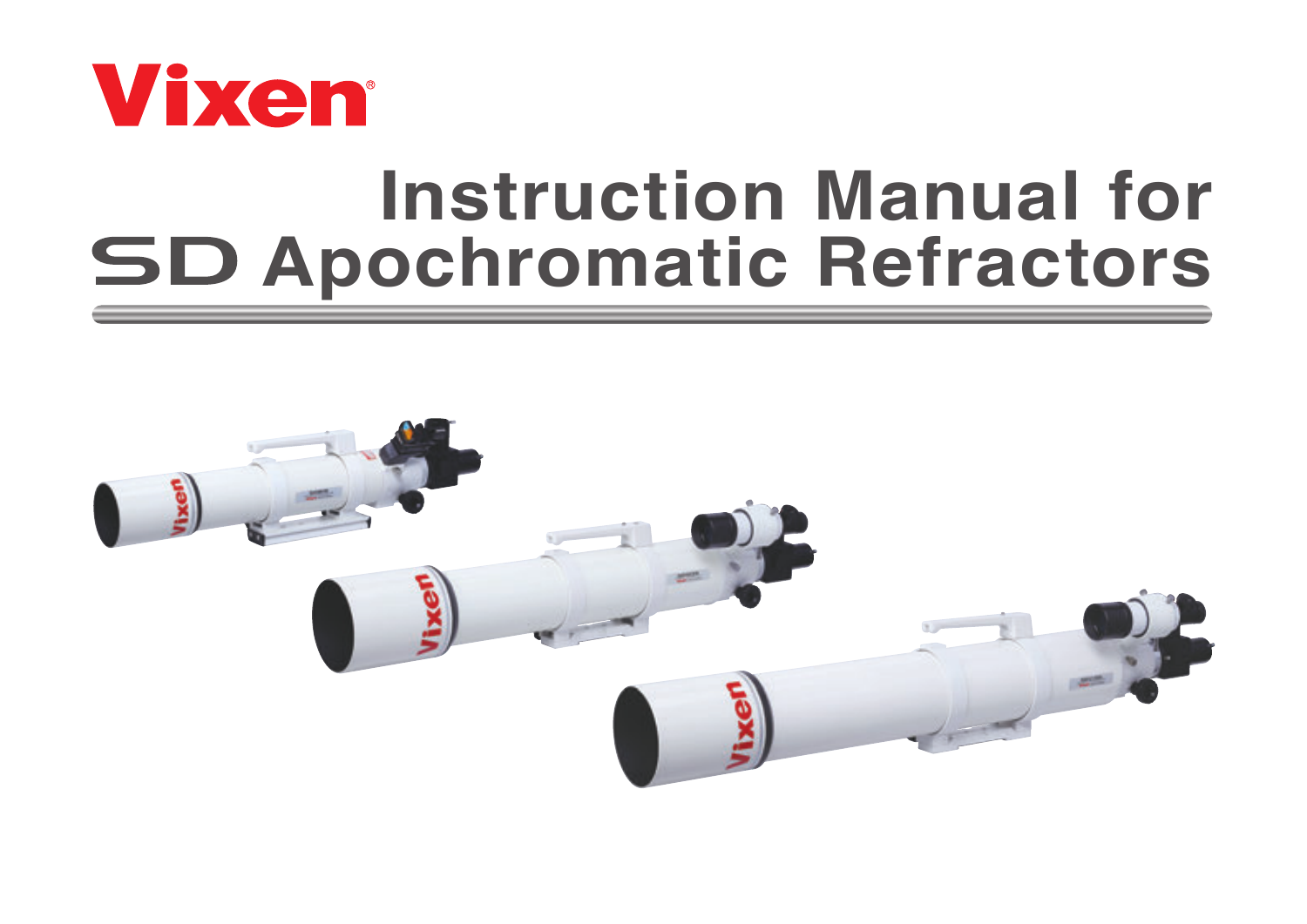# **PREFACE**

### **Thank you very much for your purchase of a Vixen astronomical telescope.**

This manual describes the SD81S, SD103S and SD115S apochromatic refractors. You may occasionally find descriptions in the text not relevant to your particular model. If you purchase the product with a telescope mount as a complete package, be sure to read the instructions for your mount along with this manual.

# **WARNING**

**Never look directly at the sun with the telescope or its finder scope or eyepiece. Permanent and irreversible eye damage may result.**

# **CAUTION**

**Do not leave the optical tube uncapped in the daytime. Sunlight passing through the telescope or finder scope may cause a fire.**

**Do not use the product while moving or walking, injuries could result from a collision with objects or from stumbling or falling.**

**Keep small caps, plastic bags or plastic packing materials away from children. These may cause a danger of swallowing or suffocation.**

# **HANDLING AND STORAGE**

Do not leave the product inside a car in bright sunshine, or in other hot places. Keep away strong heat source away from the product.

When cleaning, do not use solvents such as paint thinner or similar products.

Do not expose the product to rain, water, dirt or sand.

Avoid touching any lens surfaces directly with your hands. In case a lens becomes dirty with fingerprints or general smears, gently wipe it using a commercially available lens cleaner and lens cleaning paper or cloth, or consult your local Vixen dealer.

**2**

**N** Blow off dust on lenses using a commercially available blower brush.

For storage, keep the product in a dry place and do not expose to direct sunlight.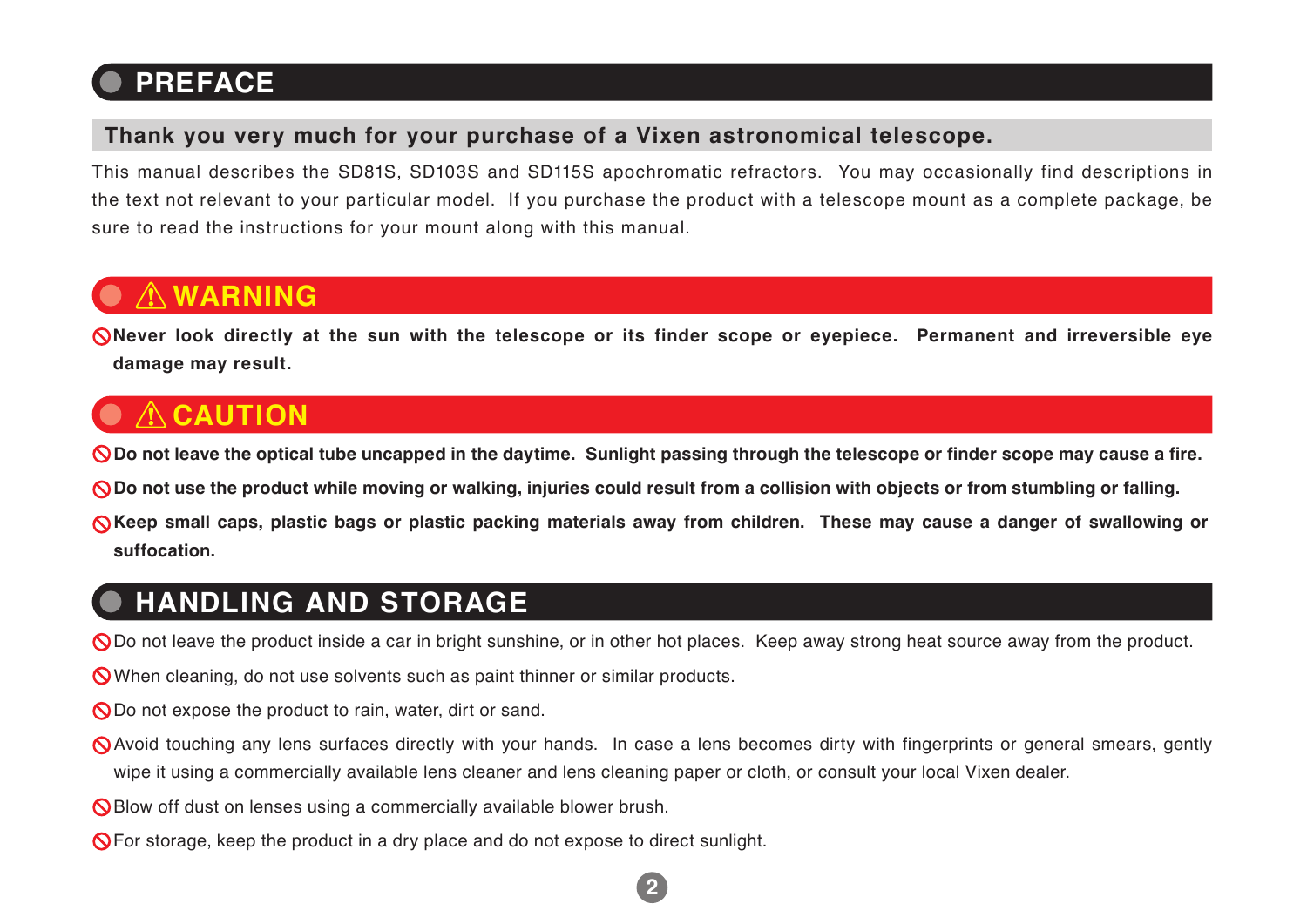# **CONTENTS**

The SD shipping box contains the items listed below. Check if all the items are included.

### **In Case of SD81S**

|               | <b>SD81S Optical Tube</b>                                |  |  |  |
|---------------|----------------------------------------------------------|--|--|--|
| 1             | Flip Mirror Diagonal                                     |  |  |  |
| 1             | XY Red Dot Finder II Body                                |  |  |  |
| 1             | Low-profile Mount for the finder                         |  |  |  |
| $\mathcal{P}$ | M6X18mm bolts                                            |  |  |  |
| 1             | Allen wrench of 5mm on a side                            |  |  |  |
|               | Instruction manuals for the optical tube and accessories |  |  |  |

### **In Case of SD103S and SD115S**

| 1 | SD103S or SD115S Optical Tube                            |  |  |  |
|---|----------------------------------------------------------|--|--|--|
| 1 | Flip Mirror Diagonal                                     |  |  |  |
| 1 | 7X50mm Finder Scope with illuminated reticle             |  |  |  |
| 1 | 50mm XY Finder Bracket II                                |  |  |  |
|   | O ring                                                   |  |  |  |
|   | Instruction manuals for the optical tube and accessories |  |  |  |

### **About the M6X18mm bolts supplied with the SD81S**

If the knobs to tighten the tube rings interfere with a telescope's mount, replace the knobs with the supplied M6X18mm bolts.

Unscrew the knobs on the tube rings to remove. Replace them with the M6X18mm bolts. Then, tighten the bolt with the supplied Allen wrench moderately. It is not necessary to tighten the bolts securely.

**3**





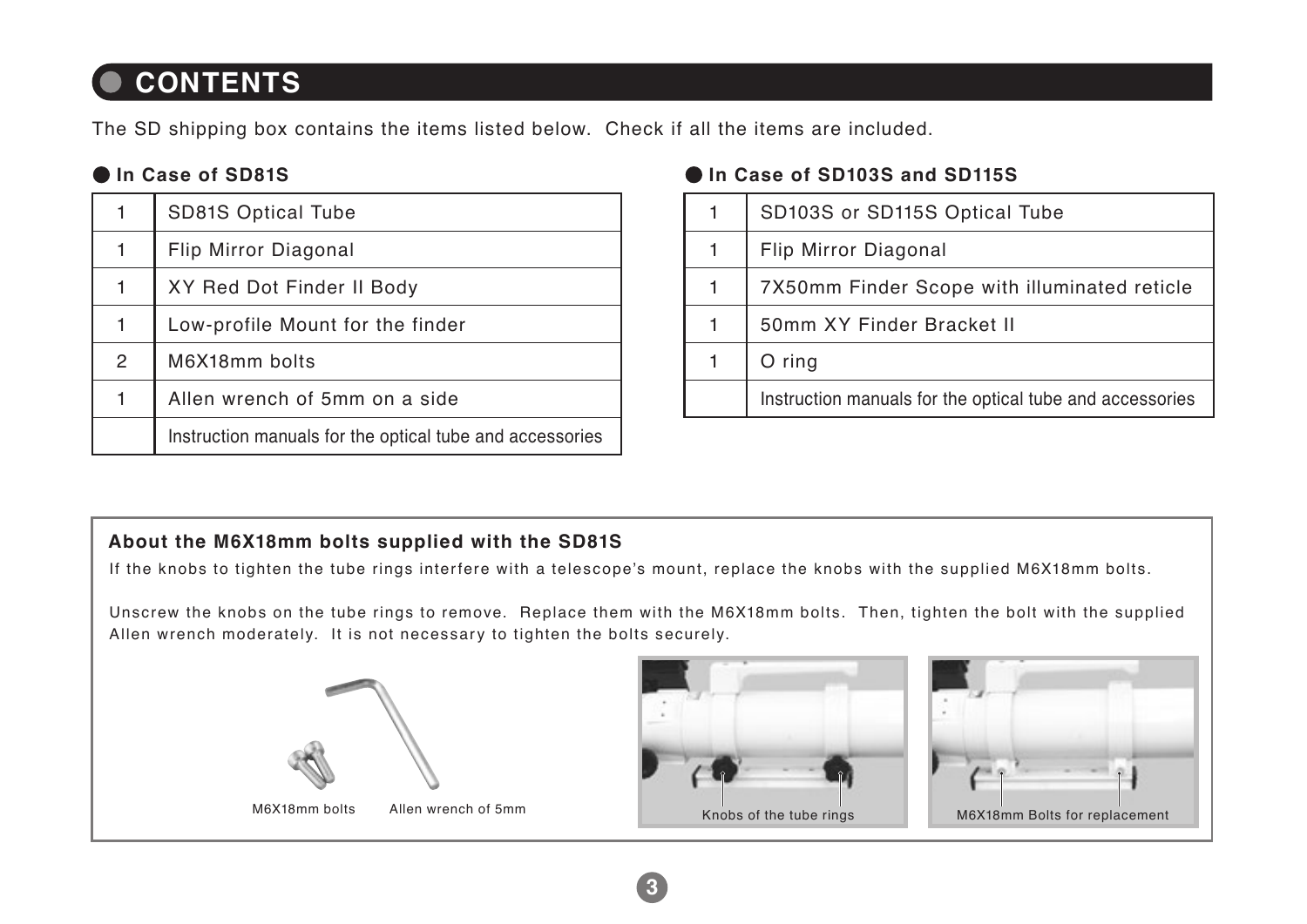## **NAME OF EACH COMPONENT**

### **EXAMPLE: SD103S**

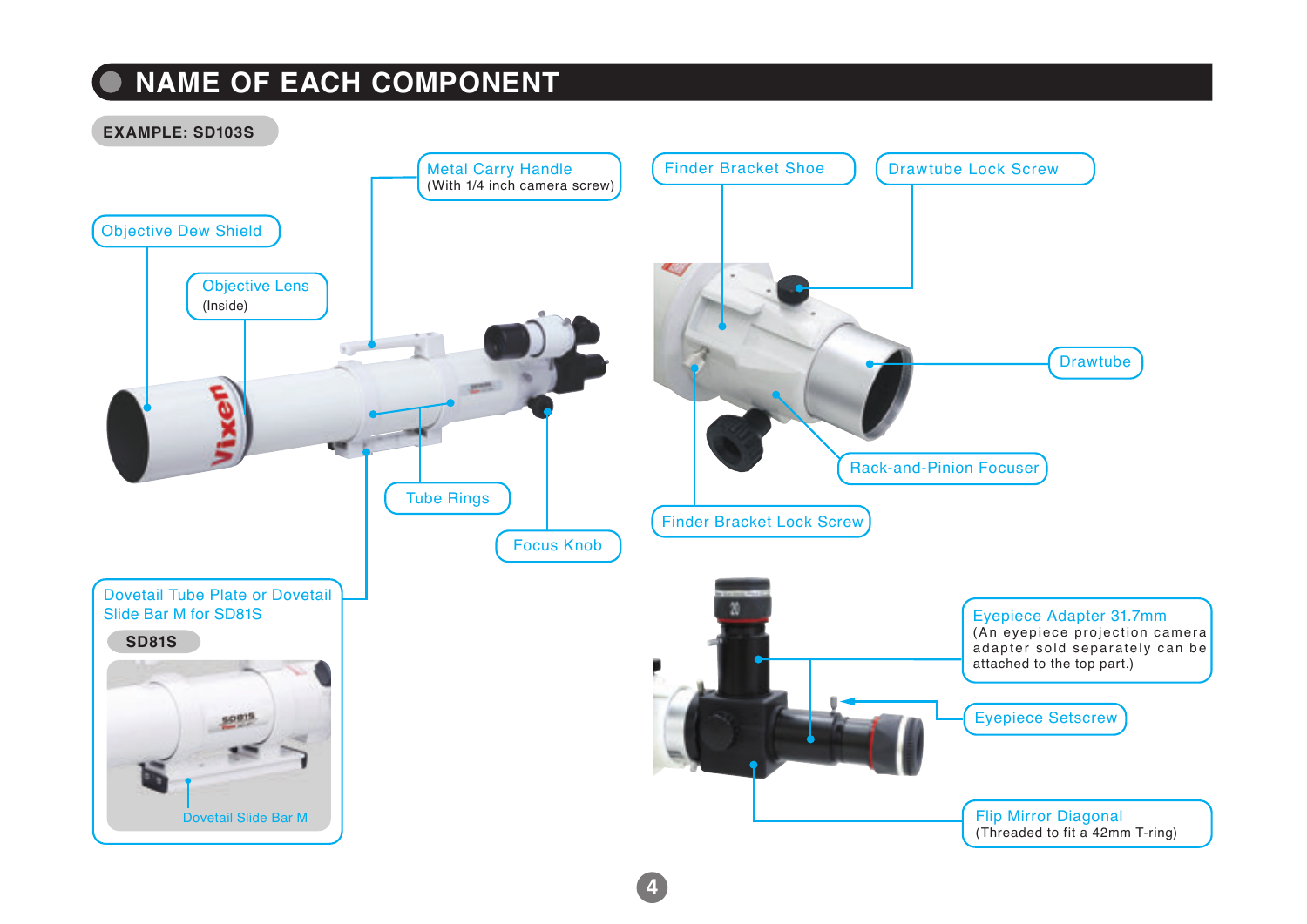# **SETTING UP THE TELESCOPE**

Refer to your mount instructions along with this manual.

- Loosen both the dovetail plate lock screw and safety screw until the tips of these screws no longer extended into the inner part of the dovetail block. **1**
- Slide the dovetail mounted optical tube into the dovetail **2**mounting block as shown in the figure. Tighten the dovetail lock screw (centered on the notch) onto the dovetail tube plate until snug. First tighten the dovetail lock screw, and then tighten the small chrome safety screw onto the dovetail mounting block until snug.

Refer to your mount instructions as to balancing the optical tube.

### **Attach the Finder Scope**

Loosen the finder scope bracket lock screw on the finder bracket shoe of the optical tube. Attach the 7X50mm finder scope (or XY Red dot finder for SD81S) as shown in the figure. Tighten the finder bracket lock screw securely.

### **Use of the Finder Scope**

For the novice telescope user it is difficult to locate a selected object in the telescope's field of view at high magnification. Using a finder scope will make this easier.

For usage, refer to the instructions for your finder scope.



(SXD2 mount and SD103 optical tube shown here.)

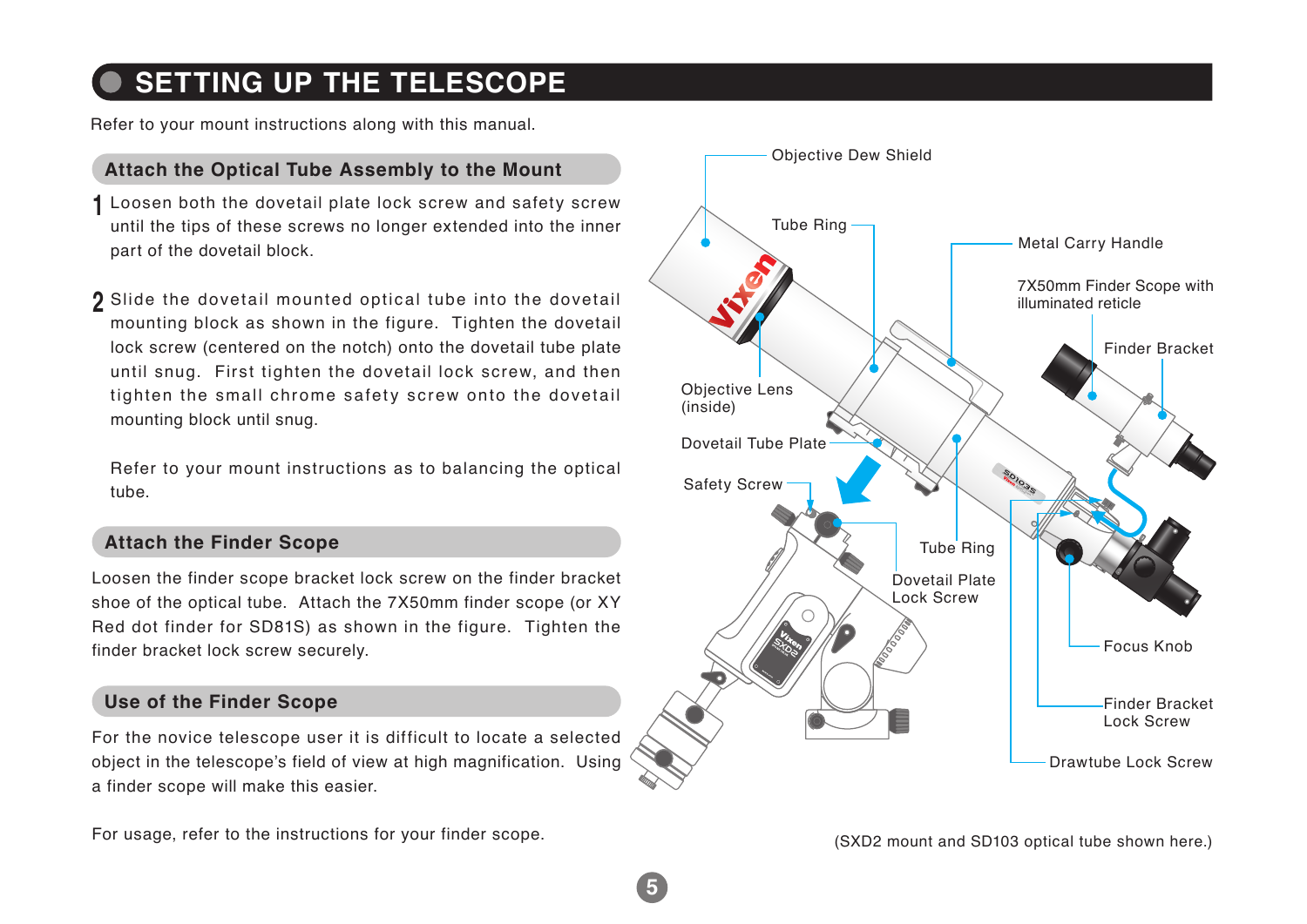# **VISUAL OBSERVING**

- The optical tube assembly requires an evepiece to view images.
- The eyepiece determines magnification of your telescope.
- The optical tube assembly does not come with the eyepiece as standard accessory unless you purchase a complete telescope package.

### **Magnification of the Telescope**

Dividing the focal length of the telescope by the focal length of the eyepiece gives the magnification.

### Example:

Using the optical tube unit with SLV20mm or SLV5mm eyepiece.

| Evepiece | Telescope's focal length | Eyepiece's focal length | Magnification |
|----------|--------------------------|-------------------------|---------------|
|          | 625mm (SD81S)            |                         | 31.25X        |
| SLV20mm  | 795mm (SD103S)           | 20 <sub>mm</sub>        | 39.75X        |
|          | 890mm (SD115S)           |                         | 44.5X         |
| SLV5mm   | 625mm (SD81S)            |                         | 125X          |
|          | 795mm (SD103S)           | 5 <sub>mm</sub>         | 159X          |
|          | 890mm (SD115S)           |                         | 178X          |

### Note:

Begin with an eyepiece with long focal length (large number in millimeters). When using an eyepiece with short focal length, the image becomes dimmer and the range of field of view becomes narrower. Also the range of sharp focus becomes smaller.

### **Eyepiece Visual Observing Configuration**



### **Focusing the Telescope**

Look though the telescope with an eyepiece of low magnification. Turn the focus knob forward or backward as shown in the figure until images in the eyepiece's field of view come to focus clearly.

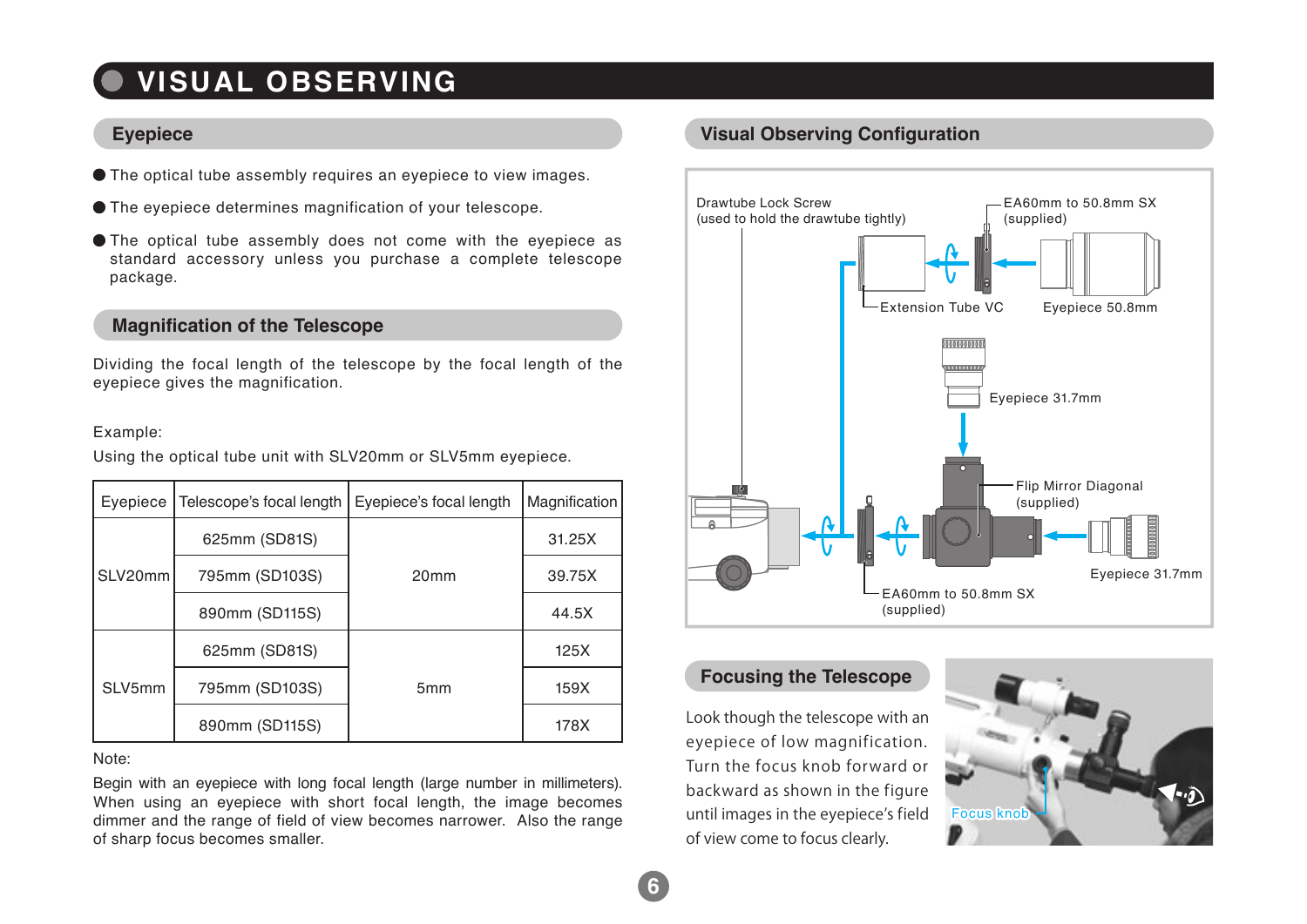### Some of the optional accessories shown in this diagram will be needed if you take pictures with a DSLR **Photographic Configuration** Some of the optional accessories shown in this diagranch camera.



**7**